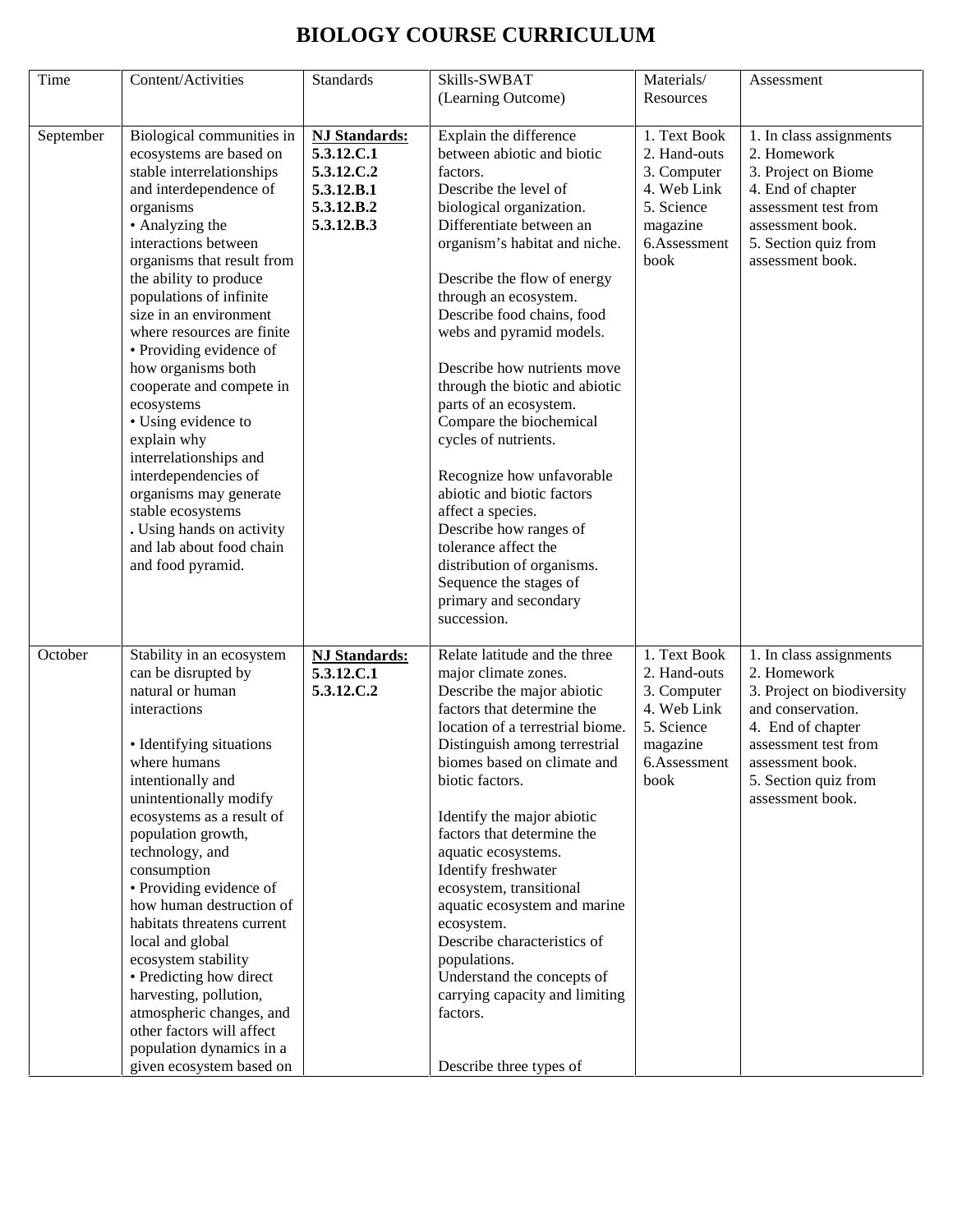|          | data and accepted<br>mathematical models<br>• Predicting how natural<br>disasters such as<br>hurricanes, floods,<br>volcanoes will affect<br>population dynamics in a<br>given ecosystem based on<br>data and accepted<br>mathematical models |                                                                                                          | biodiversity and explain the<br>importance of biodiversity.<br>Describe threats to<br>biodiversity.<br>Describe how the decline of a<br>single species can affect an<br>entire ecosystem.<br>Describe two classes of<br>natural resources.<br>Identify methods used to<br>conserve biodiversity.<br>Explain two techniques used<br>to restore biodiversity.                                                                                                                                                                                                                                            |                                                                                                             |                                                                                                                                                                                                 |
|----------|-----------------------------------------------------------------------------------------------------------------------------------------------------------------------------------------------------------------------------------------------|----------------------------------------------------------------------------------------------------------|--------------------------------------------------------------------------------------------------------------------------------------------------------------------------------------------------------------------------------------------------------------------------------------------------------------------------------------------------------------------------------------------------------------------------------------------------------------------------------------------------------------------------------------------------------------------------------------------------------|-------------------------------------------------------------------------------------------------------------|-------------------------------------------------------------------------------------------------------------------------------------------------------------------------------------------------|
| November | Cells are made of<br>complex molecules that<br>consist mostly of a few<br>elements. Each class of<br>molecules has its own<br>building blocks and<br>specific functions.                                                                      | <b>NJ Standards:</b><br>5.3.12.A.1<br>5.3.12.A.2<br>5.3.12.A.3<br>5.3.12.A.4<br>5.3.12.A.5<br>5.3.12.A.6 | • Modeling (using physical or<br>digital tools) the four major<br>categories of organic<br>molecules (carbohydrates,<br>fats, proteins, and nucleic<br>acids) using unique<br>characteristics and primary<br>functions<br>• Determining how and why<br>each major category of<br>organic molecule is essential<br>to life<br>• Identifying the six elements<br>most common to biological<br>organisms: carbon, hydrogen,<br>oxygen, nitrogen,<br>phosphorous and sulfur.                                                                                                                               | 1. Text Book<br>2. Hand-outs<br>3. Computer<br>4. Web Link<br>5.Science<br>magazine<br>6.Assessment<br>book | 1. In class assignments<br>2. Homework<br>3. Project on cell<br>membrane structure<br>4. End of chapter<br>assessment test from<br>assessment book.<br>5. Section quiz from<br>assessment book. |
|          | Cellular processes are<br>carried out by many<br>different types of<br>molecules, mostly by the<br>group of proteins<br>Build a model of enzyme<br>synthesis to understand<br>the concept better.                                             |                                                                                                          | • Analyzing and explaining<br>how cells carry out a variety<br>of chemical transformations<br>that allow conversion of<br>energy from one form to<br>another, the breakdown of<br>molecules into smaller units,<br>and the building of larger<br>molecules from smaller ones<br>• Recognizing that most<br>chemical transformations are<br>made possible by protein<br>catalysts called enzymes<br>• Identifying enzymes as<br>proteins, and determining<br>how they catalyze<br>biochemical reactions<br>• Conducting experiments to<br>demonstrate that the activities<br>of enzymes are affected by |                                                                                                             |                                                                                                                                                                                                 |
| December | Cellular function is                                                                                                                                                                                                                          |                                                                                                          | the temperature, ionic<br>conditions, and the pH of the<br>surroundings.                                                                                                                                                                                                                                                                                                                                                                                                                                                                                                                               |                                                                                                             |                                                                                                                                                                                                 |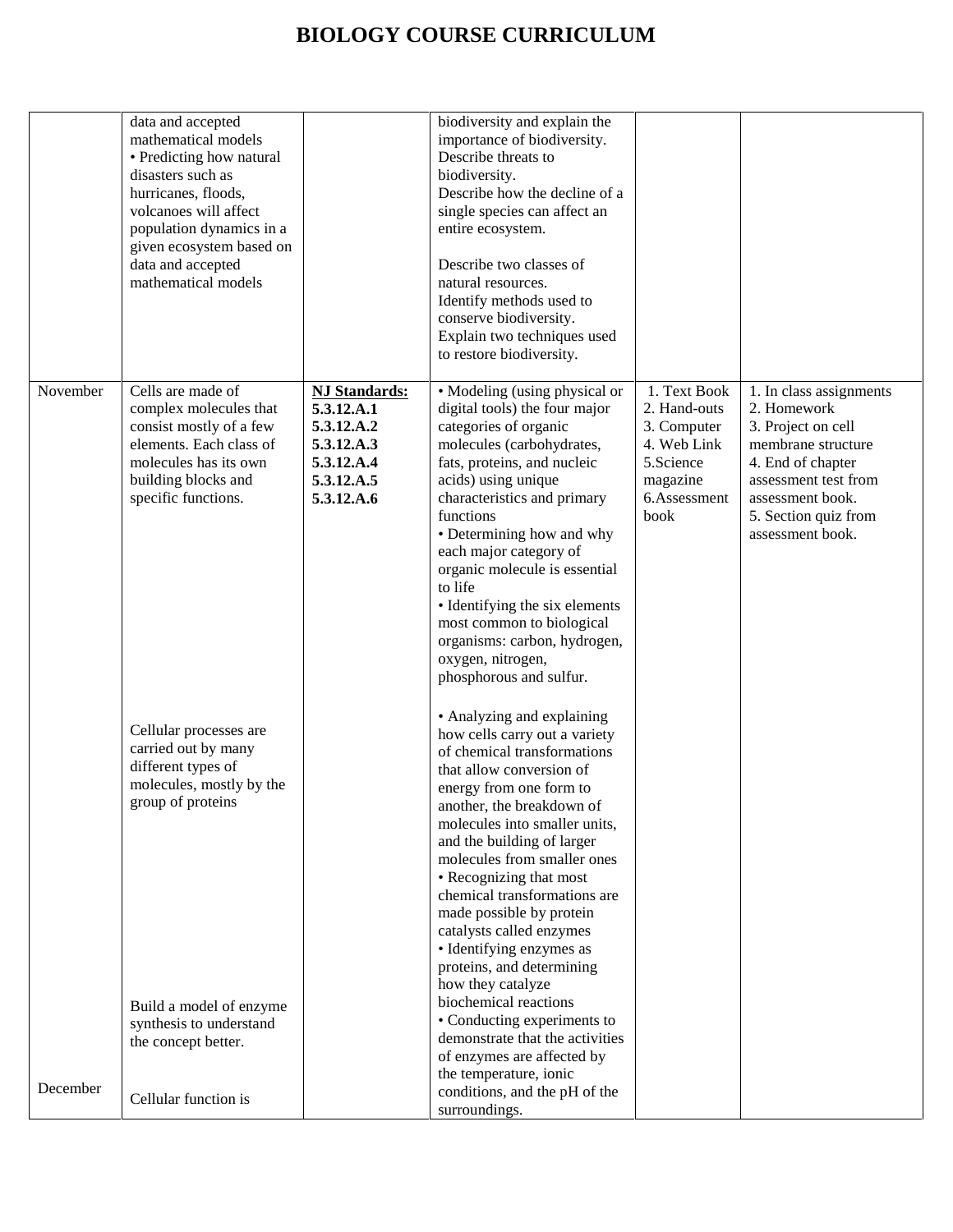|         | maintained through the      |                                                            |
|---------|-----------------------------|------------------------------------------------------------|
|         | regulation of cellular      | • Modeling how processes are                               |
|         | processes in response to    | regulated both internally and                              |
|         | internal and external       | externally by environments in                              |
|         | environmental conditions    | which cells exist                                          |
|         |                             | • Explaining how the                                       |
|         |                             | fundamental life processes of                              |
|         |                             | organisms depend on a                                      |
|         | Lab will be the part of     | variety of chemical reactions                              |
|         | activity to show diffusion  | that occur in specialized areas                            |
|         | and osmosis.                | of the organism's cells                                    |
|         |                             | • Modeling how cells are                                   |
|         |                             | enclosed within semi-                                      |
|         |                             | permeable membranes that                                   |
|         |                             | regulate their interaction with                            |
|         |                             | their surroundings, including                              |
|         |                             | the transport of materials into                            |
|         |                             | and out of the cell.                                       |
|         |                             |                                                            |
|         |                             | • Explaining how the many                                  |
|         |                             | cells in an individual can be                              |
|         | Cells divide through the    | very different from one                                    |
|         | process of mitosis,         | another, even though they are                              |
|         | resulting in daughter cells | all descended from a single                                |
|         | that have the same genetic  | cell and thus have essentially                             |
|         | composition as the          | identical genetic instructions                             |
|         | original cell.              | • Tracing the general process                              |
|         |                             | where the progeny from a                                   |
|         |                             | single cell form an embryo in                              |
|         | Lab will be the part of     | which the cells multiply and                               |
|         | activity to show cell       | differentiate to form the many                             |
|         | division stages.            | specialized cells, tissues and                             |
|         |                             | organs that comprise the final                             |
|         |                             | organism                                                   |
|         |                             | • Present evidence that                                    |
|         |                             | supports the concept that                                  |
|         |                             | complex multicellular                                      |
|         |                             | organisms are formed as a                                  |
|         |                             | highly organized arrangement                               |
|         |                             | of differentiated cells                                    |
|         |                             | • Providing examples of how                                |
|         |                             | different parts of the genetic                             |
|         |                             | instructions are influenced by                             |
|         |                             | the cell's environment.                                    |
|         |                             |                                                            |
|         |                             | • Identifying genes as a set of                            |
|         | Cell differentiation is     | instructions encoded in the                                |
|         | regulated through the       | DNA sequence of each                                       |
|         | expression of different     | organism that specify the                                  |
|         | genes during the            | sequence of amino acids in                                 |
|         | development of complex      | proteins characteristic of that                            |
|         | multicellular organisms.    | organism.                                                  |
| January |                             |                                                            |
|         |                             | • Relating the specialization<br>of cells in multicellular |
|         | There is a relationship     |                                                            |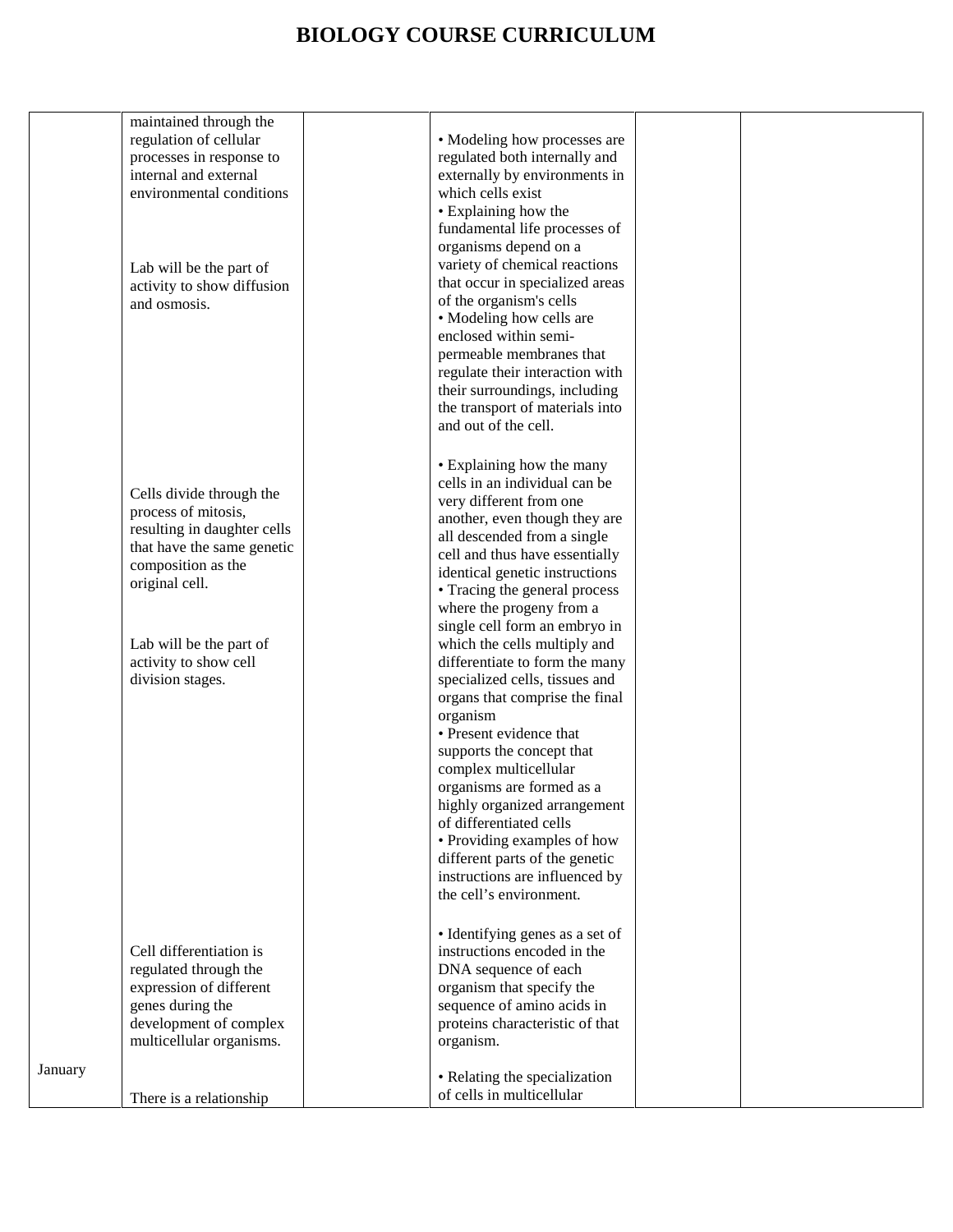| into organs.<br>determine their | between the organization<br>of cells into tissues and<br>the organization of tissues<br>The structures and<br>functions of organs | organisms to the different<br>patterns of gene expression<br>rather than to differences of<br>the genes themselves<br>• Applying these<br>understandings to analyze,<br>support and/or critique                                                                                                                                                                                                                                                                                                                                                                                                                             |  |
|---------------------------------|-----------------------------------------------------------------------------------------------------------------------------------|-----------------------------------------------------------------------------------------------------------------------------------------------------------------------------------------------------------------------------------------------------------------------------------------------------------------------------------------------------------------------------------------------------------------------------------------------------------------------------------------------------------------------------------------------------------------------------------------------------------------------------|--|
|                                 | relationships within body<br>systems of an organism                                                                               | current and emerging<br>biotechnologies<br>• Describing the relationships<br>within multi-cellular<br>organisms, where cells<br>perform specialized functions<br>as parts of sub-systems (e.g.,<br>tissues, organs, and organ<br>systems), which work<br>together to maintain optimum<br>conditions for the benefit of<br>the whole organism<br>• Recognizing that certain<br>chemicals, pathogens, and<br>high-energy radiation can<br>seriously impair normal cell<br>functions and the health of<br>the organism<br>• Identifying emerging<br>biotechnology that shows<br>promise in preventing and<br>treating disease. |  |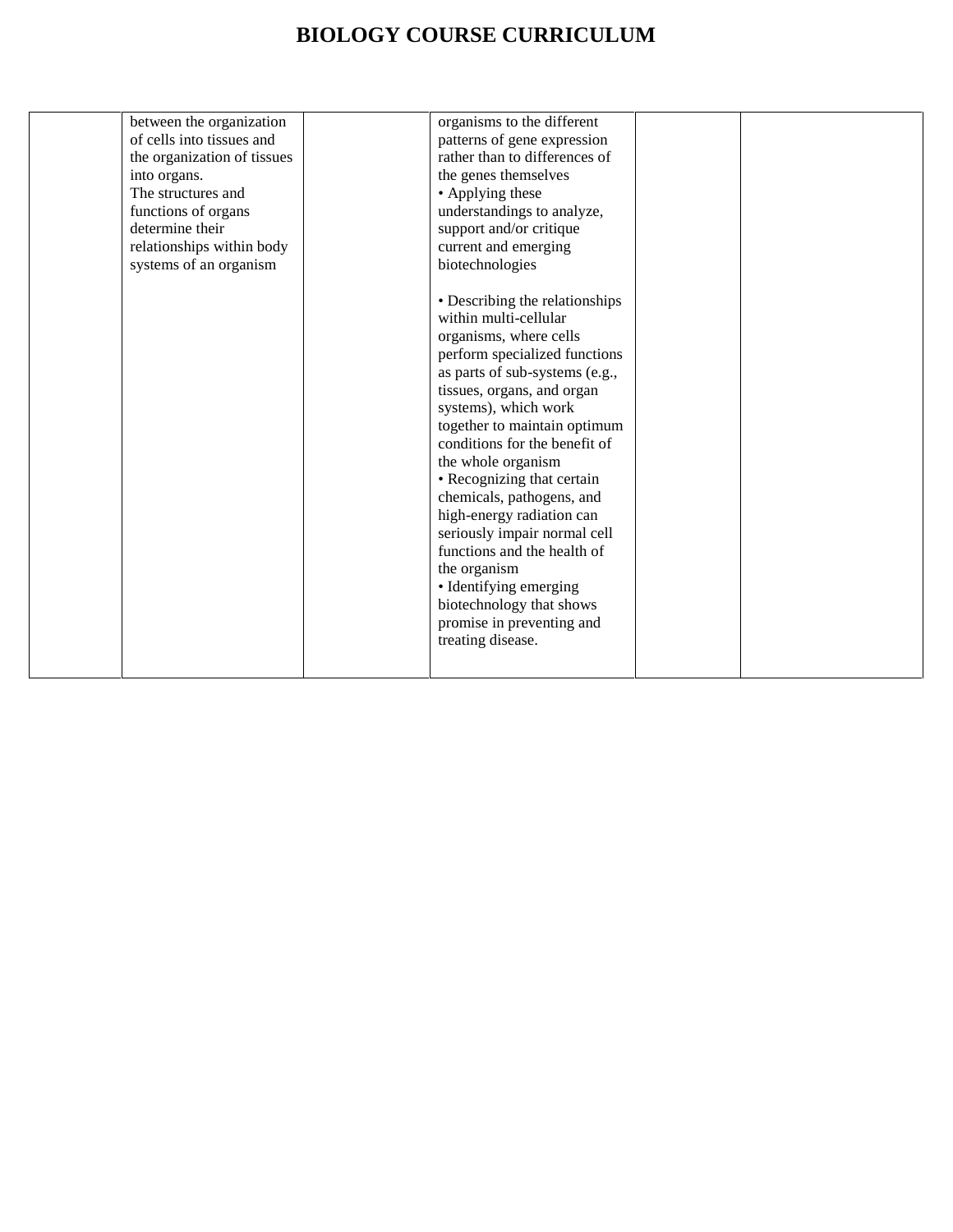| January and<br>February | Plants have the capability<br>to take energy from light<br>to form sugar molecules<br>containing carbon,<br>hydrogen, and oxygen.                                    | <b>NJ Standards:</b><br>5.3.12.B.4<br>5.3.12.B.5<br>5.3.12.B.6 | Recognizing the process of<br>photosynthesis as providing a<br>vital connection between the<br>sun and the energy needs of<br>living systems<br>• Describing how plants<br>capture energy by absorbing<br>light and use it to form strong                                                                                                                                                                                           | 1. Text Book<br>2. Hand-outs<br>3. Computer<br>4. Web Link<br>5. Science<br>magazine<br>6.Assessment<br>book | 1. In class assignments<br>2. Homework<br>3. Project<br>4 End of chapter<br>assessment test from<br>assessment book.<br>5. Section quiz from<br>assessment book. |
|-------------------------|----------------------------------------------------------------------------------------------------------------------------------------------------------------------|----------------------------------------------------------------|-------------------------------------------------------------------------------------------------------------------------------------------------------------------------------------------------------------------------------------------------------------------------------------------------------------------------------------------------------------------------------------------------------------------------------------|--------------------------------------------------------------------------------------------------------------|------------------------------------------------------------------------------------------------------------------------------------------------------------------|
|                         | Design an experiment for<br>photosynthesis.<br>Determine the dependent,<br>independent variable and<br>control group for the<br>experiment.                          |                                                                | chemical bonds between the<br>atoms of carbon-containing<br>molecules<br>• Designing independent<br>investigations to determine<br>the effects of changing<br>environmental factors on<br>photosynthesis                                                                                                                                                                                                                            |                                                                                                              | Mid-term exam                                                                                                                                                    |
|                         | In both plant and animal<br>cells, sugar is a source of<br>energy and can be used to<br>make other carbon-<br>containing (organic)<br>molecules.                     |                                                                | Analyzing and describing<br>how the process of<br>photosynthesis provides a<br>vital connection between the<br>sun and the energy needs of<br>living systems<br>• Explaining how plants and<br>many microorganisms use<br>solar energy to combine<br>molecules of carbon dioxide<br>and water into complex,<br>energy rich organic<br>compounds and release<br>oxygen to the environment.                                           |                                                                                                              |                                                                                                                                                                  |
|                         | All organisms must break<br>the high-energy chemical<br>bonds in food molecules<br>during cellular respiration<br>to obtain the energy<br>needed for life processes. |                                                                | Examining how the<br>breakdown of some food<br>molecules enables the cell to<br>store energy in specific<br>molecules that are used to<br>carry out the many functions<br>of the cell.                                                                                                                                                                                                                                              |                                                                                                              |                                                                                                                                                                  |
|                         |                                                                                                                                                                      |                                                                | Tracing the process in which<br>nutrients are transported to<br>cells to serve as building<br>blocks for the synthesis of<br>structures and as reactants for<br>cellular respiration<br>• Recognizing that food<br>molecules are taken into cells<br>and react to provide the<br>chemical constituents needed<br>to synthesize other molecules,<br>and knowing that the<br>breakdown and synthesis are<br>made possible by enzymes. |                                                                                                              |                                                                                                                                                                  |
|                         |                                                                                                                                                                      |                                                                |                                                                                                                                                                                                                                                                                                                                                                                                                                     |                                                                                                              |                                                                                                                                                                  |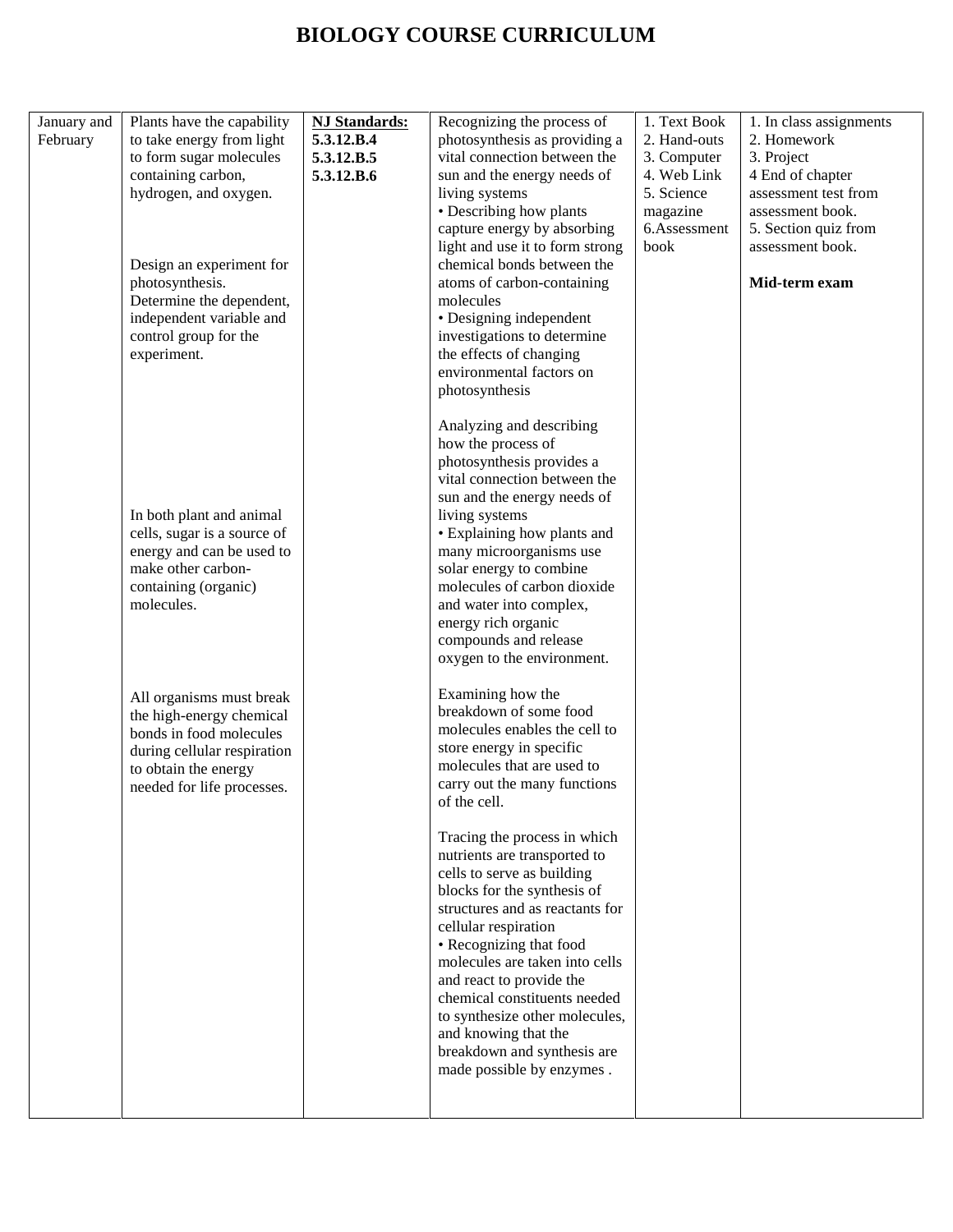| February<br>and March | Genes are segments of<br>DNA molecules located<br>in the chromosome of<br>each cell. DNA molecules<br>contain information that<br>determines a sequence of<br>amino acids, which result<br>in specific proteins.<br>DNA building lab for<br>better understanding of a<br>DNA structure.                               | <b>NJ Standards:</b><br>5.3.12.D.1<br>5.3.12.D.2<br>5.3.12.D.3 | Recognizing that the<br>instructions for specifying the<br>characteristics of the<br>organism are carried in DNA,<br>a large polymer formed from<br>subunits of four kinds<br>(adenine, thymine, guanine,<br>and cytosine)<br>• Explaining how the<br>chemical and structural<br>properties of DNA allow for<br>genetic information to be both<br>encoded in genes and<br>replicated<br>• Identifying that hereditary<br>information is contained in<br>genes, located in the<br>chromosomes of each cell,<br>and each gene carries a single<br>unit of information<br>• Providing specific examples<br>of how an inherited trait of an<br>individual can be determined<br>by one or many genes and a<br>single gene can influence<br>more than one trait<br>• Analyzing the current and<br>potential impact of genome<br>projects on human health (e.g.<br>pathogenic bacteria or disease<br>vectors) or species with<br>commercial importance (e.g. | 1. Text Book<br>2. Hand-outs<br>3. Computer<br>4. Web Link<br>5. Science<br>magazine<br>6.Assessment<br>book | 1. In class assignments<br>2. Homework<br>3. Project about amino<br>acid sequence.<br>4 End of chapter<br>assessment test from<br>assessment book.<br>5. Section quiz from<br>assessment book. |
|-----------------------|-----------------------------------------------------------------------------------------------------------------------------------------------------------------------------------------------------------------------------------------------------------------------------------------------------------------------|----------------------------------------------------------------|-------------------------------------------------------------------------------------------------------------------------------------------------------------------------------------------------------------------------------------------------------------------------------------------------------------------------------------------------------------------------------------------------------------------------------------------------------------------------------------------------------------------------------------------------------------------------------------------------------------------------------------------------------------------------------------------------------------------------------------------------------------------------------------------------------------------------------------------------------------------------------------------------------------------------------------------------------|--------------------------------------------------------------------------------------------------------------|------------------------------------------------------------------------------------------------------------------------------------------------------------------------------------------------|
| April and             | Inserting, deleting, or<br>substituting DNA<br>segments can alter the<br>genetic code.<br>An altered gene may be<br>passed on to every cell<br>that develops from it. The<br>resulting features may<br>help, harm, or have little<br>or no effect on the<br>offspring's success in its<br>environment.<br>Sorting and |                                                                | livestock and crop plants)<br>• Recognizing that changes in<br>DNA (mutations) occur<br>spontaneously at low rates,<br>and some of these changes<br>make no difference to the<br>organism, whereas others can<br>change cells and organisms<br>. Explaining that only<br>mutations in germ cells can<br>create the variation that<br>changes an organism's<br>offspring<br>• Tracing the progression of<br>conditions that result from<br>genetic mutation in a variety<br>of different organisms.<br>. Explaining the process where<br>an egg and sperm unite to<br>begin the development of a<br>new individual, and how that<br>new individual receives                                                                                                                                                                                                                                                                                            |                                                                                                              |                                                                                                                                                                                                |
| May                   | recombination of genes in                                                                                                                                                                                                                                                                                             |                                                                | genetic information from its                                                                                                                                                                                                                                                                                                                                                                                                                                                                                                                                                                                                                                                                                                                                                                                                                                                                                                                          |                                                                                                              |                                                                                                                                                                                                |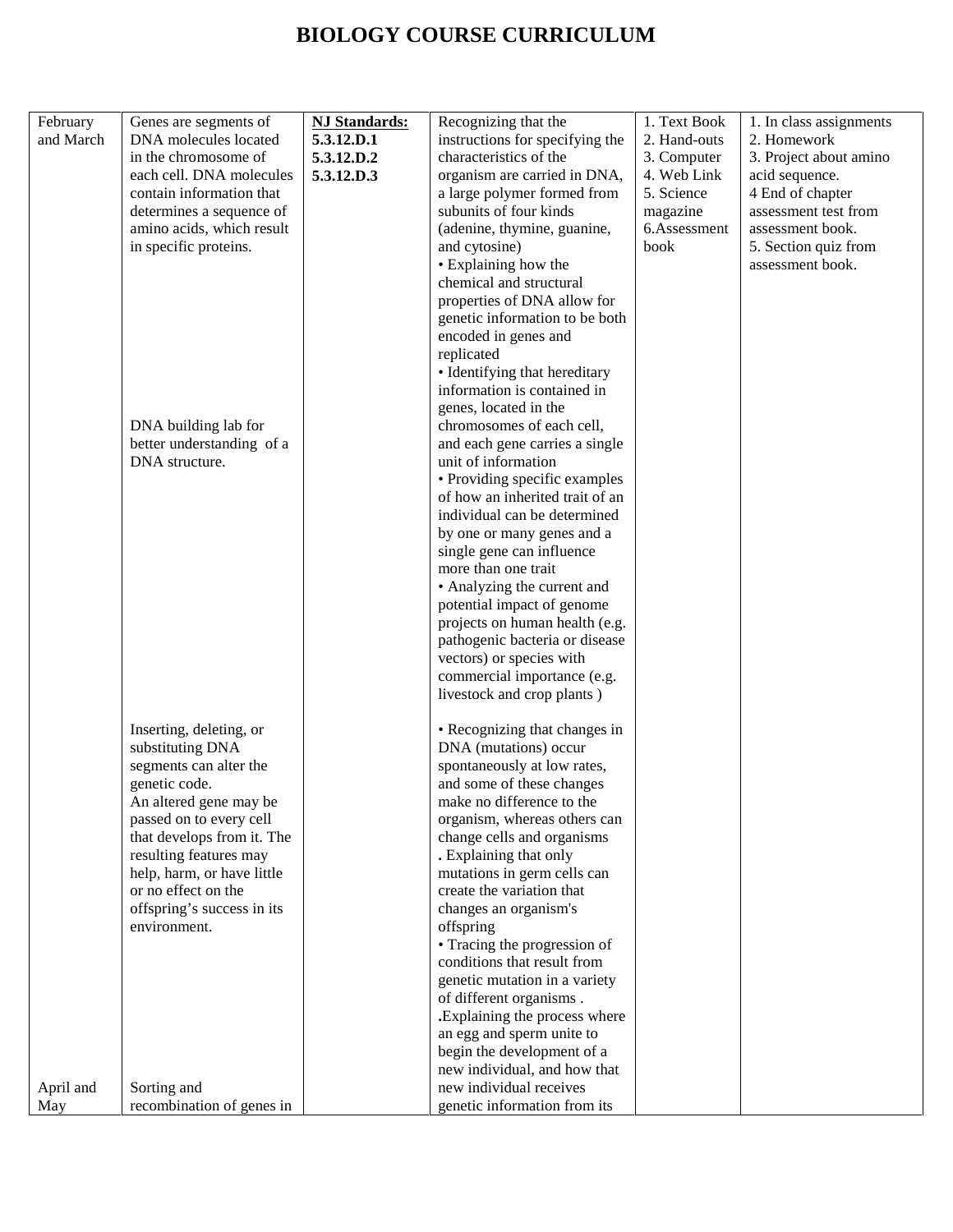| sexual reproduction result<br>in a great variety of<br>possible gene<br>combinations in the<br>offspring of any two<br>parents.<br>Mendelian genetics<br>probability lab to show<br>how new heritable<br>characteristics can result<br>from new combinations of<br>existing genes in<br>reproductive cells of the<br>parents.                                                                                                                                                                                                                                                                                                                                                                                                                                            |                                                                              | parents<br>• Explaining how sexually<br>produced offspring are never<br>identical to either of their<br>parents<br>• Understanding how new<br>heritable characteristics can<br>result from new combinations<br>of existing genes in<br>reproductive cells<br>• Recognizing how heritable<br>characteristics can strongly<br>influence what capabilities an<br>organism will have, therefore<br>influencing how likely it is to<br>survive and reproduce                                                                                                          |                                                                                                              |                                                                                                                                                                                                |
|--------------------------------------------------------------------------------------------------------------------------------------------------------------------------------------------------------------------------------------------------------------------------------------------------------------------------------------------------------------------------------------------------------------------------------------------------------------------------------------------------------------------------------------------------------------------------------------------------------------------------------------------------------------------------------------------------------------------------------------------------------------------------|------------------------------------------------------------------------------|------------------------------------------------------------------------------------------------------------------------------------------------------------------------------------------------------------------------------------------------------------------------------------------------------------------------------------------------------------------------------------------------------------------------------------------------------------------------------------------------------------------------------------------------------------------|--------------------------------------------------------------------------------------------------------------|------------------------------------------------------------------------------------------------------------------------------------------------------------------------------------------------|
| New traits may result<br>from new combinations of<br>existing genes or from<br>mutations of genes in<br>reproductive cells within<br>a population<br>• Recognizing how<br>heritable characteristics<br>can strongly influence<br>how likely an individual<br>is to survive and<br>reproduce<br>• Describing how<br>evolution involves<br>changes in the genetic<br>make-up of whole<br>populations over time, not<br>changes in the genes of an<br>individual organism<br>• Analyzing natural<br>selection simulations and<br>use the data generated to<br>describe how<br>environmentally favored<br>traits are perpetuated over<br>generations resulting in<br>species survival, while<br>less favorable traits<br>decrease in frequency or<br>may lead to extinction. | <b>NJ Standards:</b><br>5.3.12.E.1<br>5.3.12.E.2<br>5.3.12.E.3<br>5.3.12.E.4 | Describe the principles of<br>natural selection.<br>Describe how fossils provide<br>evidence of evolution.<br>Discuss morphological<br>evidence of evolution.<br>Explain how biochemistry<br>provides evidence of<br>evolution.<br>Discuss pattern observed in<br>evolution.<br>Describe factors that<br>influence speciation.<br>Compare gradualism with<br>punctuated equilibrium.<br>Characteristics of primates.<br>Trace the evolution of<br>primates.<br>Describe hominoid and<br>hominin features.<br>Trace hominoid evolution<br>from proconsul to Homo. | 1. Text Book<br>2. Hand-outs<br>3. Computer<br>4. Web Link<br>5. Science<br>magazine<br>6.Assessment<br>book | 1. In class assignments<br>2. Homework<br>3. Project about amino<br>acid sequence.<br>4 End of chapter<br>assessment test from<br>assessment book.<br>5. Section quiz from<br>assessment book. |
| Molecular evidence (e.g.,<br>DNA, protein structures<br>etc.) substantiates the                                                                                                                                                                                                                                                                                                                                                                                                                                                                                                                                                                                                                                                                                          |                                                                              | Describe species in the genus<br>Homo.                                                                                                                                                                                                                                                                                                                                                                                                                                                                                                                           |                                                                                                              |                                                                                                                                                                                                |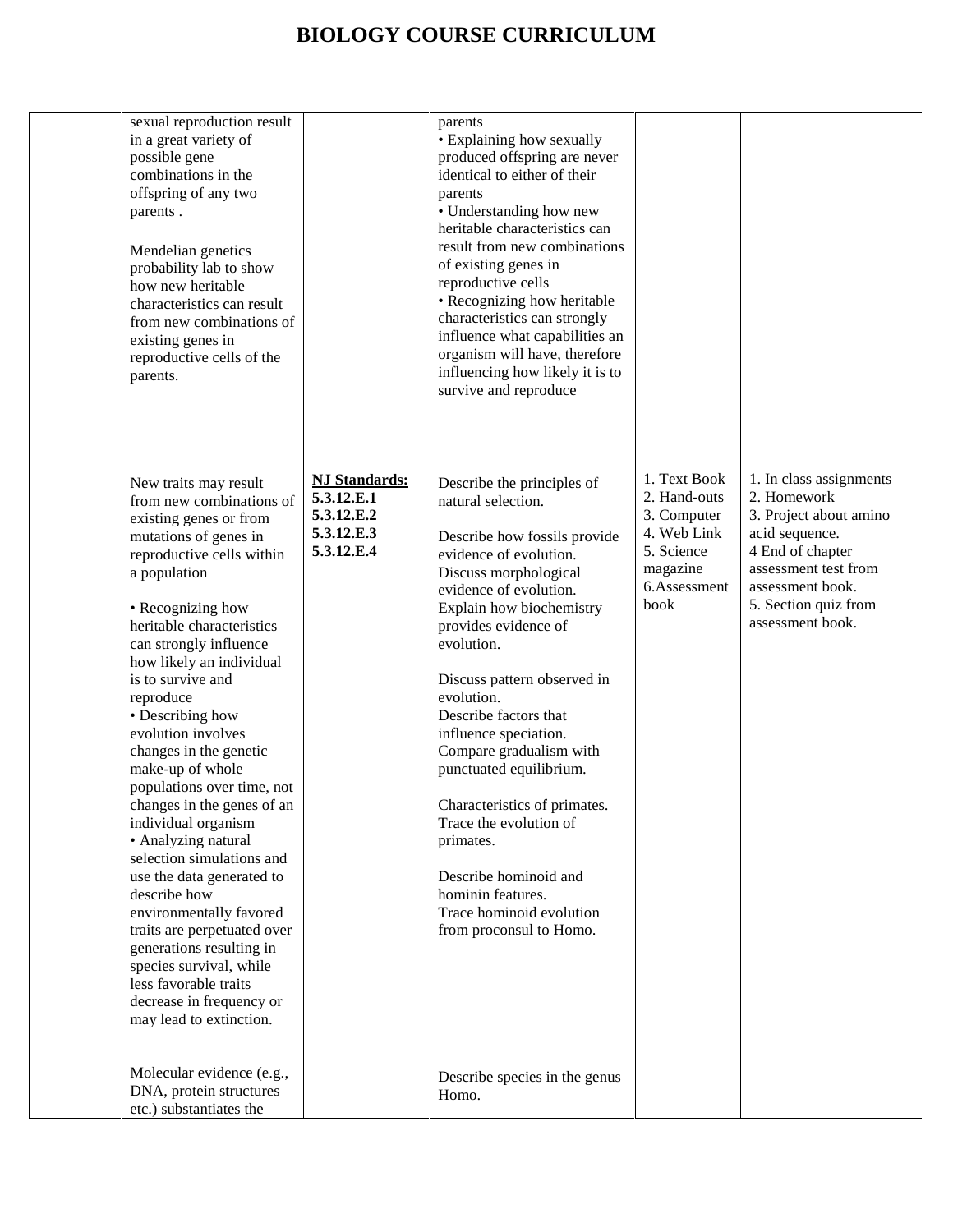|      | anatomical evidence for     | Explain the out of Africa      |              |                   |
|------|-----------------------------|--------------------------------|--------------|-------------------|
|      | evolution and provides      | hypothesis.                    |              |                   |
|      | additional detail about the | Compare Neanderthals and       |              |                   |
|      |                             |                                |              |                   |
|      | sequence in which various   | modern humans.                 |              |                   |
|      | lines of descent branched.  |                                |              |                   |
|      |                             |                                |              |                   |
|      | · Identifying, explaining   |                                |              |                   |
|      |                             |                                |              |                   |
|      | and demonstrating how       | Compare Aristotle's and        |              |                   |
|      | technology can be used to   | Linnaeus's methods of          |              |                   |
|      | determine evolutionary      | classifying organisms.         |              |                   |
|      | relationships among         | How to write a scientific      |              |                   |
|      | species (gel                | name using binomial            |              |                   |
|      |                             |                                |              |                   |
|      | electrophoresis,            | nomenclature.                  |              |                   |
|      | DNA/amino acid              | Explain the categories used in |              |                   |
|      | sequences)                  | biological classification.     |              |                   |
|      | • Integrating scientific    | Compare major                  |              |                   |
|      | information from a          | characteristics of the three   |              |                   |
|      |                             |                                |              |                   |
|      | variety of disciplines to   | domains.                       |              |                   |
|      | provide evidence for the    | Differentiate among the six    |              |                   |
|      | relatedness of species on   | kingdoms.                      |              |                   |
|      | Earth (geology,             | Classify organisms to the      |              |                   |
|      |                             |                                |              |                   |
|      | comparative anatomy,        | kingdom level.                 |              |                   |
|      | biochemistry, and           |                                |              |                   |
|      | taxonomy. The principles    |                                |              |                   |
|      | of evolution (including     |                                |              |                   |
|      | natural selection and       |                                |              |                   |
|      |                             |                                |              |                   |
|      | common descent) provide     |                                |              |                   |
|      | a scientific explanation    |                                |              |                   |
|      | for the history of life on  |                                |              |                   |
|      | Earth as evidenced in the   |                                |              |                   |
|      | fossil record and in the    |                                |              |                   |
|      | similarities that exist     |                                |              |                   |
|      |                             |                                |              |                   |
|      | within the diversity of     |                                |              |                   |
|      | existing organisms.         |                                |              |                   |
|      | • Recognizing that a        |                                |              |                   |
|      | change in a species over    |                                |              |                   |
|      | time does not follow a set  |                                |              |                   |
|      | pattern or timeline         |                                |              |                   |
|      |                             |                                |              |                   |
|      | • Explaining how the        |                                |              |                   |
|      | millions of different       |                                |              |                   |
|      | species on Earth today are  |                                |              |                   |
|      | related by common           |                                |              |                   |
|      | ancestry using evidence     |                                |              |                   |
|      | • Using natural selection   |                                |              |                   |
|      |                             |                                |              |                   |
|      | and its evolutionary        |                                |              |                   |
|      | consequences to provide a   |                                |              |                   |
|      | scientific explanation for  |                                |              |                   |
|      | the fossil record and the   |                                |              |                   |
|      | molecular similarities      |                                |              |                   |
|      | observed among the          |                                |              |                   |
|      |                             |                                |              |                   |
|      | diverse species of          |                                |              |                   |
|      | organisms.                  |                                |              |                   |
| June | Review for final exam       |                                | 1. Text Book | <b>Final exam</b> |
|      | Dissection of frog          |                                | 2. Hand-outs |                   |
|      |                             |                                | 3. Computer  |                   |
|      |                             |                                | 4. Web Link  |                   |
|      |                             |                                |              |                   |